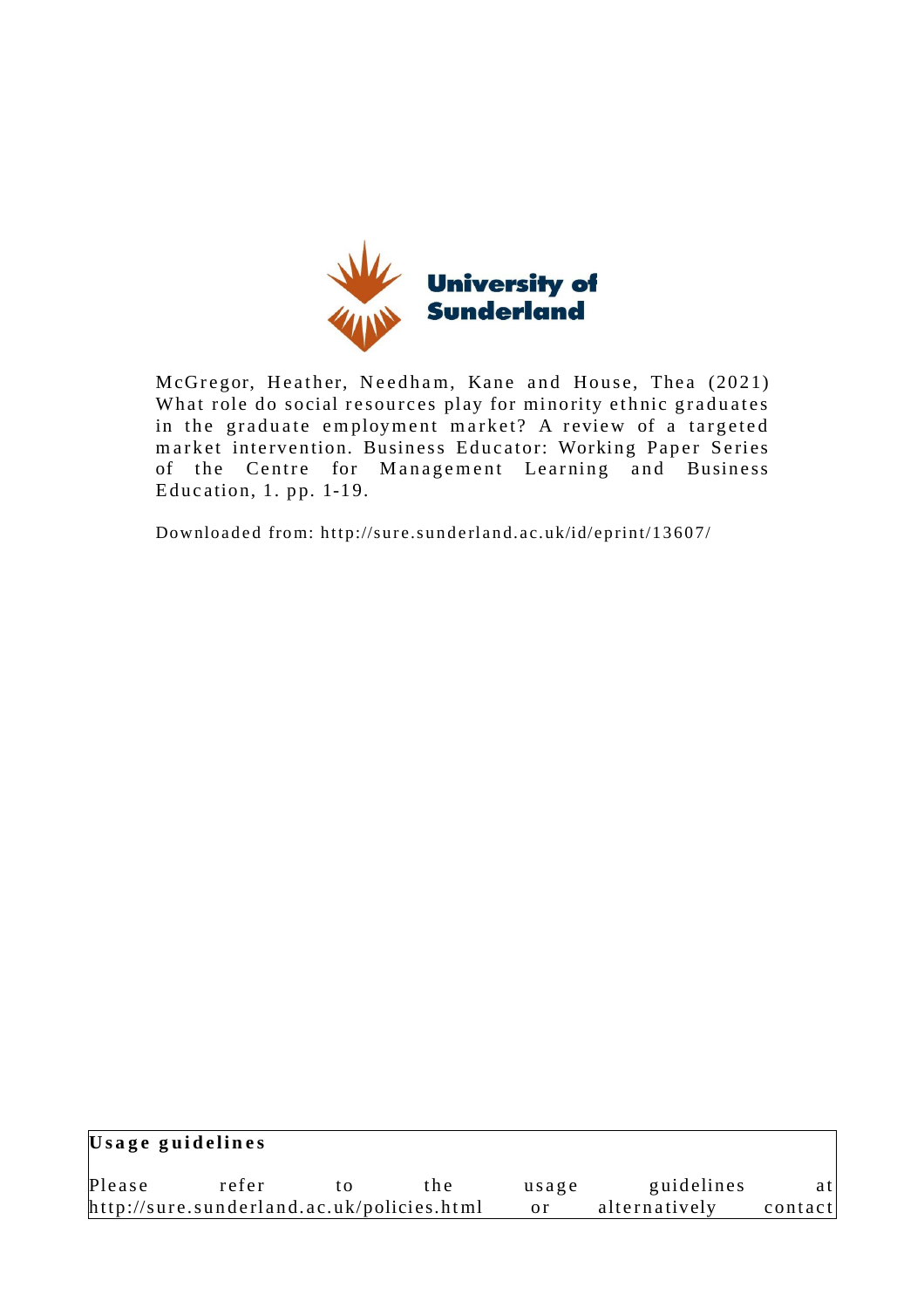sure@sunderland.ac.uk.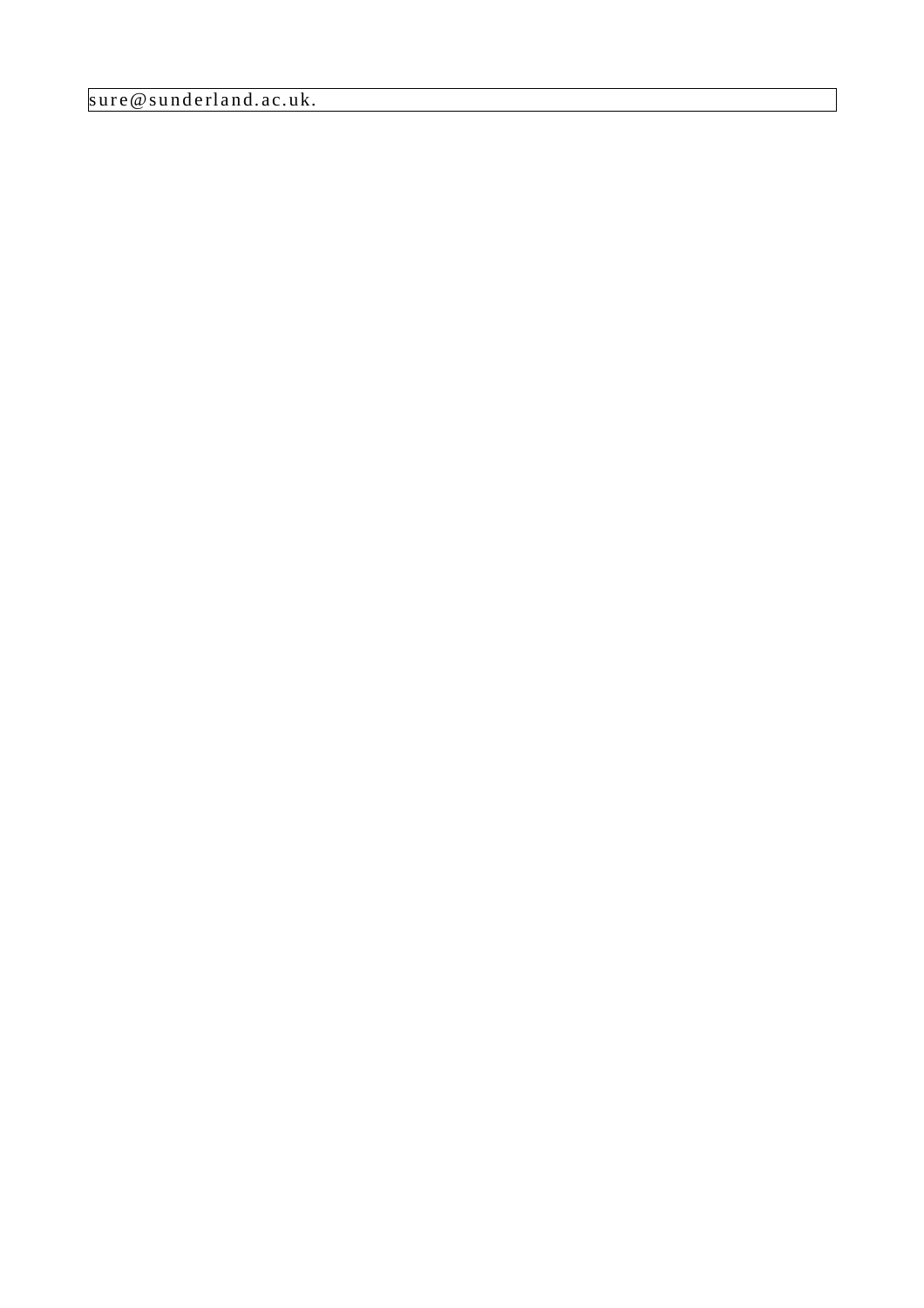

#### **Business Educator**

**Working Paper Series of the Centre for Management Learning and Business Education**

| <b>Business Educator</b>                                                     | <b>Basic City</b><br><b>Basic 2021</b> |
|------------------------------------------------------------------------------|----------------------------------------|
|                                                                              |                                        |
| <b>Working Paper Series</b>                                                  |                                        |
| Responds Centre for Museocracial Learning and<br><b>Basicas Education</b>    |                                        |
|                                                                              |                                        |
|                                                                              | Factor Color de                        |
|                                                                              | Memperocol<br>Learning and             |
|                                                                              | <b>REMARK</b>                          |
|                                                                              | Education<br>denkey.                   |
|                                                                              | <b>Zentenburgh</b><br><b>Three</b>     |
|                                                                              |                                        |
| <b>Gentle</b>                                                                |                                        |
| To the problem should be departed at a base to shall be a more as and        |                                        |
| OF LODG OF HIGH-RITH ATMOSPAN CHOICE CALIFORNIA STOCK EDGES INTO             |                                        |
| Constitution 2012 to the advantage for the change of the constitution of the | introvational<br>Technologist          |

# **What role do social resources play for minority ethnic graduates in the graduate employment market? A review of a targeted market intervention**

*Professor Heather McGregor a, [1](#page-2-0), Dr Kane Needham b, Thea House <sup>c</sup>*

*a Executive Dean of the Edinburgh Business School, the School of Business of Heriot-Watt University*

*b Post-doctoral researcher at University College London*

*c PhD student at the University of Bristol*

#### **Abstract**

Higher education has traditionally been a route to career entry. In the last three decades, the UK government policy to open up higher education to many more students has almost doubled the proportion of the population with undergraduate degrees. However, this has not kept pace with graduate-level employment, and many graduates find it challenging to access entry-level roles. While structurally disadvantaged graduates may possess an abundance of human capital at the conclusion of their studies, they may not possess adequate amounts of social capital, i.e. connections, which can benefit job acquisition. This paper reviews a training intervention designed to help structurally disadvantaged minority ethnic graduates access careers in one specific business management discipline, corporate communications. The intervention was designed to deliver both discipline-specific human capital and social capital. Through interviews with graduates who were accepted for training, and those that were not, the main themes addressed by the intervention were established: the challenge of the transition from university to employment, the role of connections in supporting that transition, understanding the value of connections and using them to access opportunities. Targeted training interventions may have a role to play in levelling the playing field for disadvantaged graduates and career access.

*Keywords:*

Social capital

Careers

Under-represented Groups

**Structural** Disadvantage

Minority-ethnic graduates

<span id="page-2-0"></span><sup>1</sup> *Corresponding author. Address for correspondence Professor Heather J. McGregor is the Executive Dean of the Edinburgh Business School, the School of Business of Heriot-Watt U*niversity*. [H.mcgregor@hw.ac.uk](mailto:H.mcgregor@hw.ac.uk)*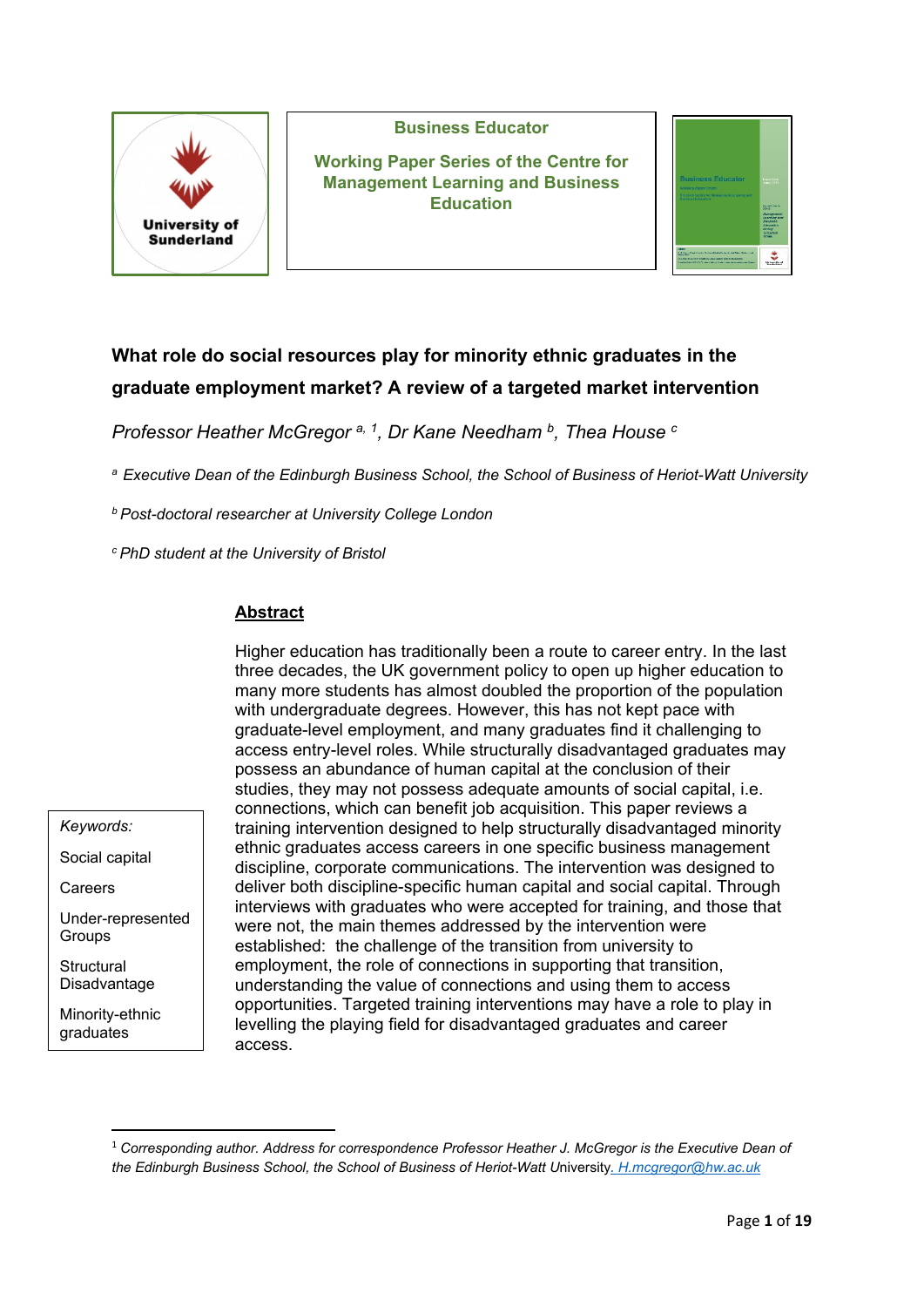#### **Introduction**

The opening up of UK higher education to greater numbers of students since 1992 was designed to provide equality of opportunity; nonetheless, a degree education in itself seems unlikely to create a level playing field between graduates of all backgrounds in the graduate employment market. A structural disadvantage, however, mitigated, lingers on. Male graduates are more likely than female graduates to have a high or upper-middle skill job (Office for National Statistics, 2017), and black and minority ethnic (BME[2](#page-3-0)) graduates are less likely to be employed following graduation from university than non-BME graduates (Zwysen & Longhi, 2016). Graduates from disadvantaged backgrounds consistently earn less upon graduation than peers from more advantaged backgrounds, based upon receipt of free school meals and the POLAR[3](#page-3-1) geographical classification of disadvantage (Department of Education, 2019). Intersectionality means that many who have one structural disadvantage may also have others (e.g. many minority ethnic graduates also come from disadvantaged backgrounds). The most recent report by Universities UK in 2016 concluded that 'Compared to their peers, graduate outcomes are not as good for black and minority ethnic students' (Social Mobility Advisory Group, Universities UK, 2016).

Social capital – defined as an individual's access to social resources – is an instrumental part of career progression. Quantity and quality of connections are deficient in the BME population compared to the non-BME peers (Wilson, 1996), in women compared to men (VanTubergen & Volker, 2015) (Forret & Dougherty, 2004), and amongst those from a disadvantaged background compared to a nondisadvantaged background (Moerbeek, et al., 1995).

This paper discusses the results from a study of a number of BME graduates who applied to a training intervention. The results support evidence of structural disadvantage, even amongst a motivated and ambitious cohort of participants. They

<span id="page-3-0"></span><sup>&</sup>lt;sup>2</sup> Black and Minority Ethnic or Black, Asian and Minority Ethnic is the terminology normally used in the UK to describe people of non-white descent (Institute of Race Relations, 2020), thereby being a rather homogenous category, and may therefore obscure the differences between subgroups within this definition.

<span id="page-3-1"></span><sup>&</sup>lt;sup>3</sup> POLAR is an acronym which stands for Participation of Local Areas, and is a tool derived from the UK's national census data to identify areas of deprivation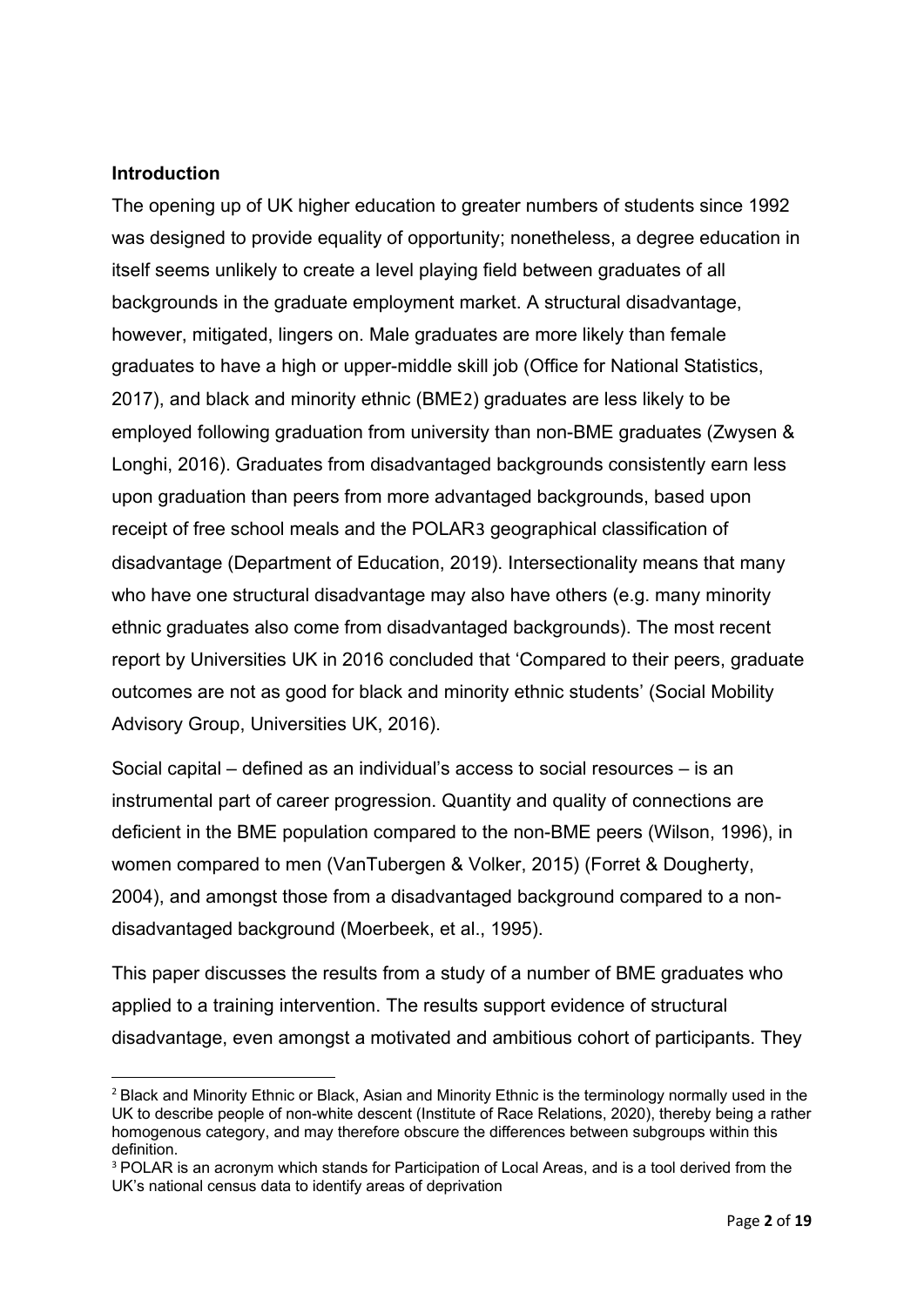also indicate that the training intervention is addressing the social capital deficit. Finally, they identify the four key themes addressed by the intervention.

#### **Literature Review**

#### **Graduate transitions and employability:**

Recognition of a mismatch between the skills developed in UK higher education (HE) and the requirements of graduate employment can be dated to the publication of the 1997 Dearing Report (Tomlinson, 2008). Subsequently, the concept of employability received more attention in university curricula planning and empirical study (e.g. (Crebert, et al., 2004); (Moreau & Leathwood, 2006) (Wilton, 2011) (Pereira, et al., 2020). Continued expansion of students studying in HE since 1992 – or 'massification' of HE – has led to growing numbers of graduates entering the employment market (Tomlinson, 2012), and the subsequent, established, concern that there are too many graduates produced for too few graduate jobs (Bowers-Brown & Harvey, 2004) (Tomlinson, 2008) (Tomlinson & Nghia, 2020)

Employment outcomes for those of black and minority ethnic (BME) background persistently lag behind those of the white British population. While the term 'BME' encompasses a wide spectrum of outcomes, overall graduates are between 5-15% less likely to be in employment than white British individuals following graduation from university (Zwysen & Longhi, 2016). BME individuals with A-levels are more likely to be overqualified for their job (Brynin & Longhi, 2015) and as more organisations begin to voluntarily report pay figures by ethnicity, figures have emerged of the 8-13% pay gap experienced by BME employees at the 'big four' accountancy firms compared to white employees (Paisey & Wu, 2018).

Could targeted interventions could help improve equality of outcomes? This paper analyses the data collected from applicants to the Taylor Bennett Foundation (TBF) Training Programme, which aims to enhance employability for BME graduates interested in a career in corporate communications, with a focus on the development of industry-based social capital.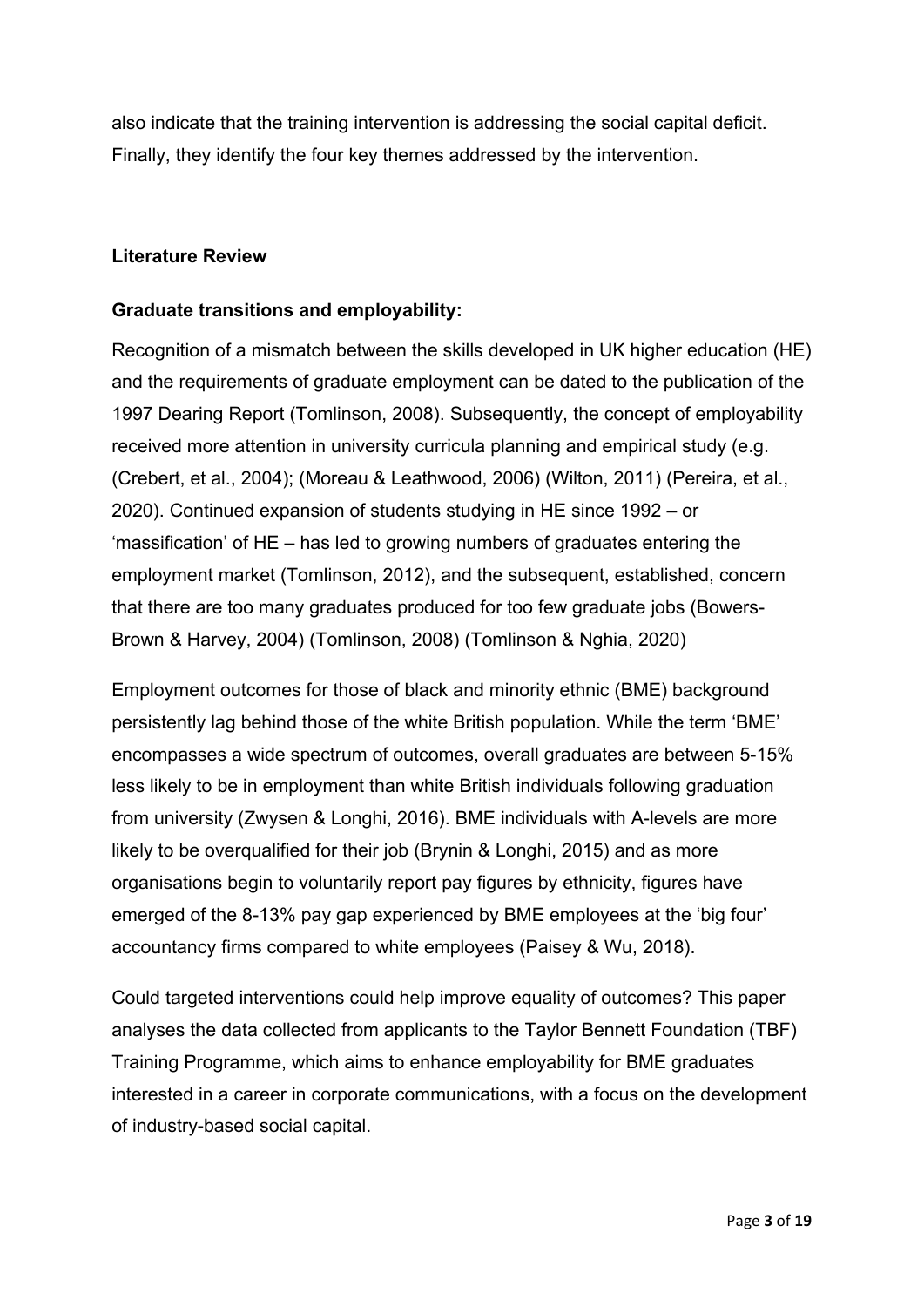When developed and nourished, social capital helps to achieve personal, professional and organisational goals (Adler & Kwon, 2002) (Lin, 2002). Numerous studies have shown that individuals with little social capital are disadvantaged in terms of opportunities for gaining critical information or sponsorship ultimately leading to new positions (Granovetter, 1973; Lin & Dumin, 1986; Marsden & Hurlbert, 1988; Wayne, et al., 1999; Zippay, 2001). Job-seeking is made easier when people can access social capital and social networks, to gain information about opportunities (Lin, 1999; Zhang, et al., 2010; Fearon, et al., 2018).

Ethnic minorities, due to structural exclusion in an organisational setting, tend to have fewer connections with high status individuals and their ties can hold less instrumental value than those of their white peers (Ibarra, 1993; McGuire, 2000; Smith, 2000; Stainback, 2008). Few studies explore the context of ethnic minorities receiving assistance in developing their social capital to improve career prospects.

## **Social Capital:**

This paper considers social capital as an aggregation of resources at the individual level (Lin, 1999). This assumes that one's connections potentially give access to beneficial resources (Bourdieu, 1986; Coleman, 1990; Lin, 2002). The utilisation of these resources is an established area of research surrounding social capital, in the context of career-related outcomes e.g. (Granovetter, 1973) (Lin, et al., 1981) (Kramarz & Skans, 2014).

Weak ties – individuals on the periphery of a personal network, for example, acquaintances – are particularly useful in career-related contexts, according to network theory. High within group density renders much information contained within the cluster redundant, and therefore more valuable, the original information is likely obtained from weak ties, who belong to different social clusters (Burt, 2004).

Some studies operationalise the term 'networking' within this definitional framework of social capital e.g. (Forret & Dougherty, 2004) (Wolff & Moser, 2009) (Spurk, et al., 2015). It describes the process of generating, maintaining, and accessing social capital, in the context of career management (Wolff & Moser, 2009). When networking, people report feelings of moral impurity and "dirtiness" which reduces the frequency with which they network ( (Casciaro, 2014)).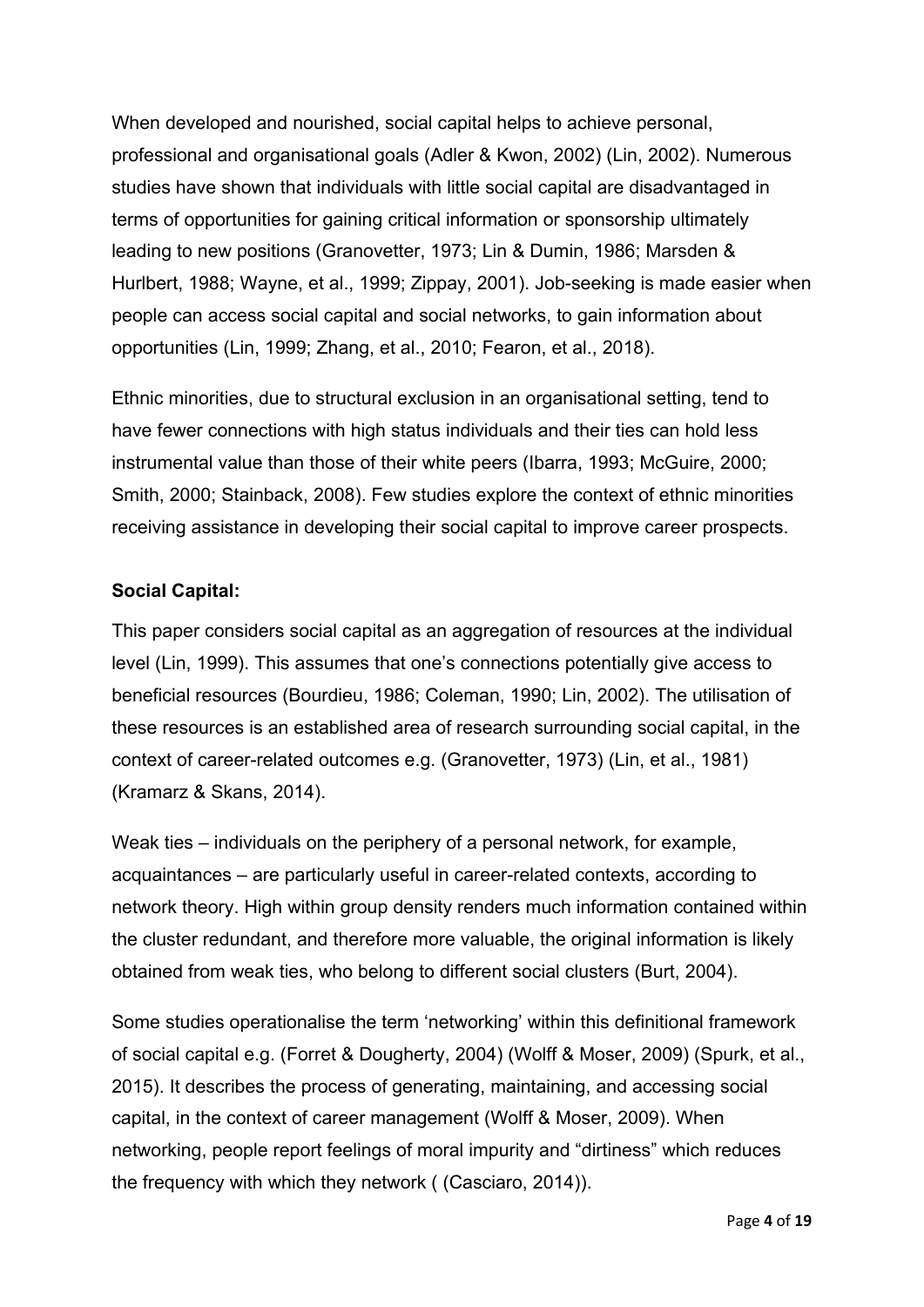## **Structural inequality and BME social capital:**

Structural inequality manifests itself not only in the constitution of social capital (or, access to connections) but also in returns from the expenditure of social capital. Ethnicity is one of three key sociodemographic markers as signposts of this manifestation, the other two being gender and inherited social class.

Previous research finds that women experience disadvantage to men in their access to weak ties (McPherson & Smith-Lovin, 1982) (VanTubergen & Volker, 2015) (Verhaeghe, et al., 2013) found a significant, positive, effect of inherited social class on the ability to obtain a job through a family member for young people. Further research identifies processes of social capital deficits and uneven returns from expenditure for people of an ethnic minority background (Green, et al., 1995). The tendency to form relationships with those of similar characteristics perpetuates a cycle of social capital disadvantage (McPherson, et al., 2001) (McPherson, et al., 2006) (Verhaeghe, et al., 2015).

Two research questions are addressed by this paper (Table 1). The first (Research Question A) explores the experiences of BME graduates in transitioning from university study to early-career employment, in the context of the corporate communications industry, and reviews the likely impact of proactive intervention. The second research question (Research Question B) examines the role of social resources in shaping opportunity (or lack of opportunity) for individuals of BME origin in the graduate employment market, via the proxy of the corporate communications industry. Our hypothesis, based upon social capital literature and the hypothesis for Research Question A, therefore, was that when given access to high-quality contacts within the communications industry via a bespoke training programme, participants would better be able to visualise their path to a desired early-career position, and would feel that they had greater access to job market opportunities.

| Research Questions - An exploration of BME graduates entering the communications industry: |                                                 |  |  |  |  |  |
|--------------------------------------------------------------------------------------------|-------------------------------------------------|--|--|--|--|--|
| A – What are their experiences of the                                                      | B - What is the role of social resources in the |  |  |  |  |  |
| graduate employment market                                                                 | graduate employment market                      |  |  |  |  |  |

*Table 1 – Research questions addressed by analysis.*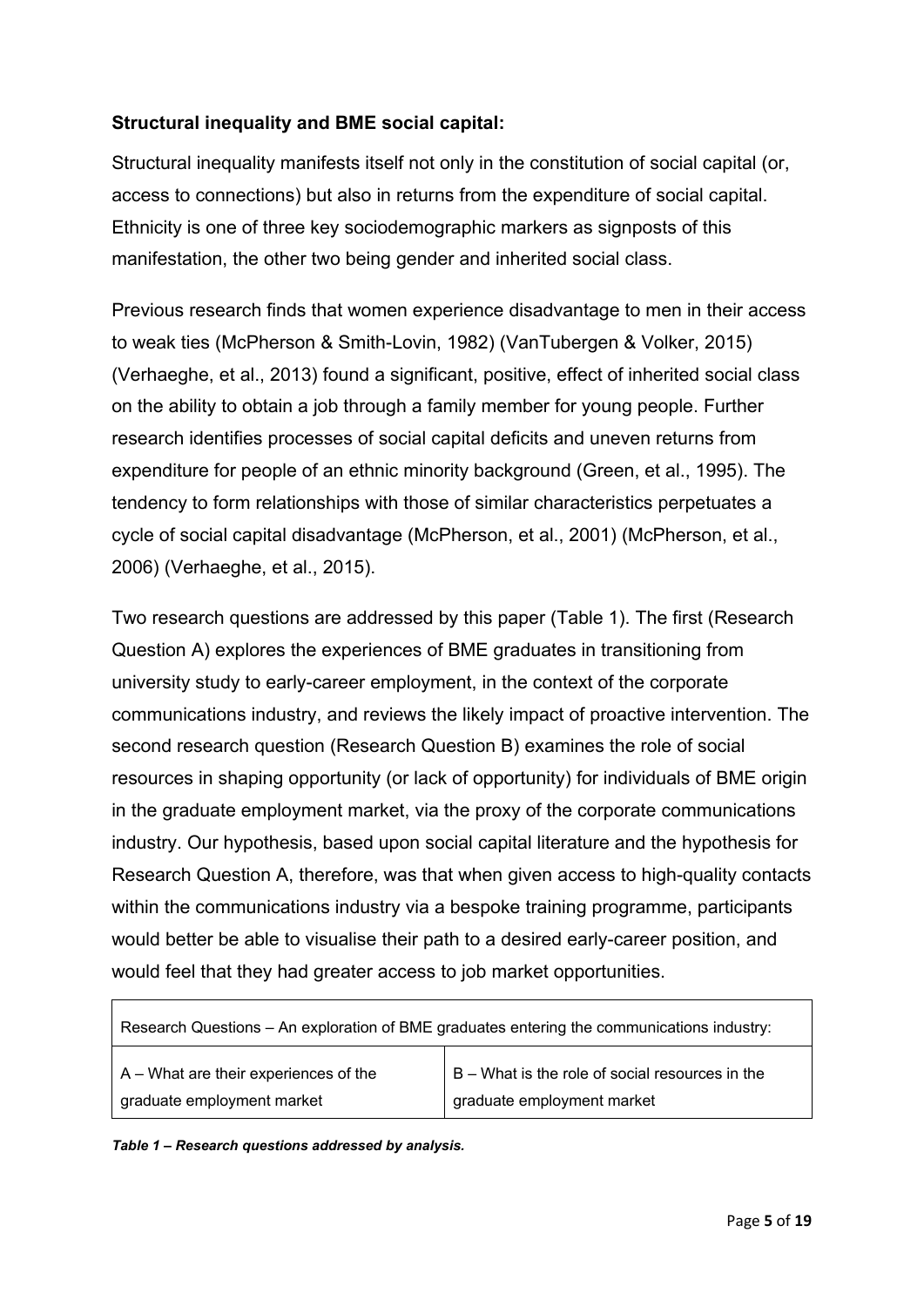## **Methodology and Method**

#### **Taylor Bennett Foundation (TBF) Training**

Although there is variation within independent estimates of BME representation in the industry – the most recent studies indicate around 7% by the Chartered Institute of Public Relations (Chartered Institute of Public Relations, 2017), and 11% by the Public Relations and Communications Association (PRCA, 2016) - both figures suggest underrepresentation, given that in the last Census in 2011, 14% of the population of England and Wales was of BME origin (Office for National Statistics, 2012).

TBF aims, via a 10-week training programme, to facilitate transitions from university for BME graduates who are interested in a career in corporate communications. TBF training delivers practical skills (e.g. how to draft a press release, how to run a social media campaign) and proactively delivers opportunities for trainees to build a network of new relationships that could support their careers. TBF consider that their programme, which is designed to both highlight the importance of, and to generate social capital, in addition to improving human capital, is a relatively original innovation, and it has won international praise (World Economic Forum, 2012) (McGregor-Smith, 2017)

Trainees are shortlisted from an open application; given limited resources, TBF is only able to offer training for six applicants per training programme. However, a mentor (up to four meetings) is offered for some selected applicants who were unsuccessful on the assessment day.

#### **Research design**

Annual feedback surveys of participants had previously suggested that the social capital elements of the training scheme had been valuable in their career progression (Taylor Bennett Foundation, 2017). In order to investigate further the critical factors in transitioning from university to employment (Research Question A)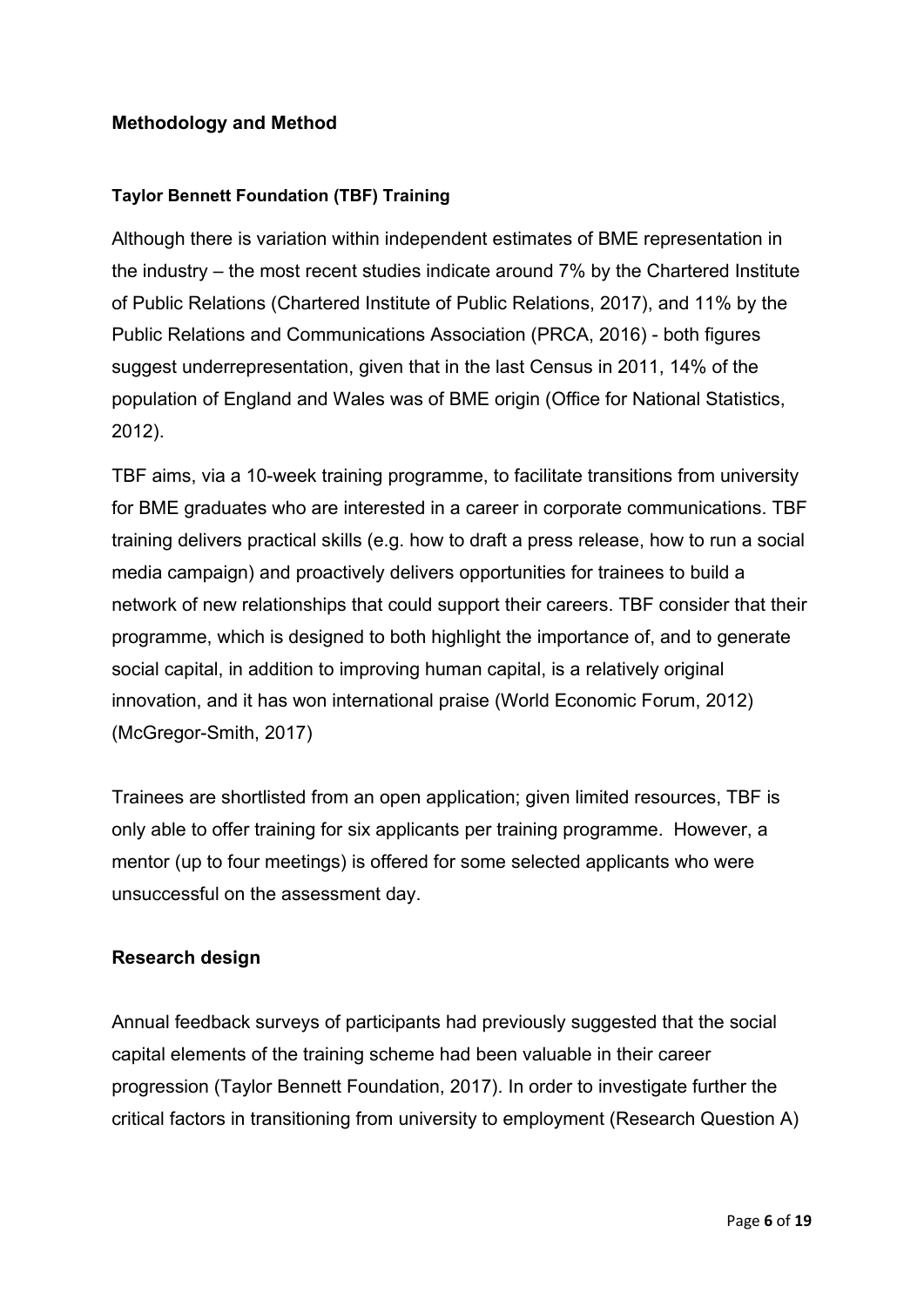and the role of the TBF intervention is delivering support with this (Research Question B) semi-structured interviews were undertaken with applicants who took

part in the survey at one time point (following the training scheme).

| <b>Participant group</b> | $\mathbf n$     | Average age<br>in years | Gender      |        | <b>Number of participants</b><br>from a Russell Group<br>university | <b>Number of first-</b><br>generation university<br>students | Self-reported ethnic origins |       |      |        |
|--------------------------|-----------------|-------------------------|-------------|--------|---------------------------------------------------------------------|--------------------------------------------------------------|------------------------------|-------|------|--------|
|                          |                 |                         | <b>Male</b> | Female |                                                                     |                                                              | <b>Black</b>                 | Asian | Arab | Mixed- |
|                          |                 |                         |             |        |                                                                     |                                                              |                              |       |      | race   |
| <b>Trainees</b>          | 12              | 22.8                    | 8           | 4      | 6                                                                   |                                                              | 6                            | 4     | 0    | 2      |
| <b>Mentees</b>           | $5\phantom{.0}$ | 23.0                    |             | 4      | $\mathbf{0}$                                                        | 2                                                            | 3                            | 2     | 0    | 0      |
| <b>Non-intervention</b>  | 12              | 23.1                    | 6           | 6      |                                                                     | ⇁                                                            | 3                            | 4     |      | 4      |
| participants             |                 |                         |             |        |                                                                     |                                                              |                              |       |      |        |
| <b>Total</b>             | 29              |                         | 15          | 14     |                                                                     | 16                                                           | 12                           | 10    |      | 6      |

*Table 2: Demographic information of TBF training applicants. 'First generation university students' refers to applicants whose parents have not studied at a university. N = 29.*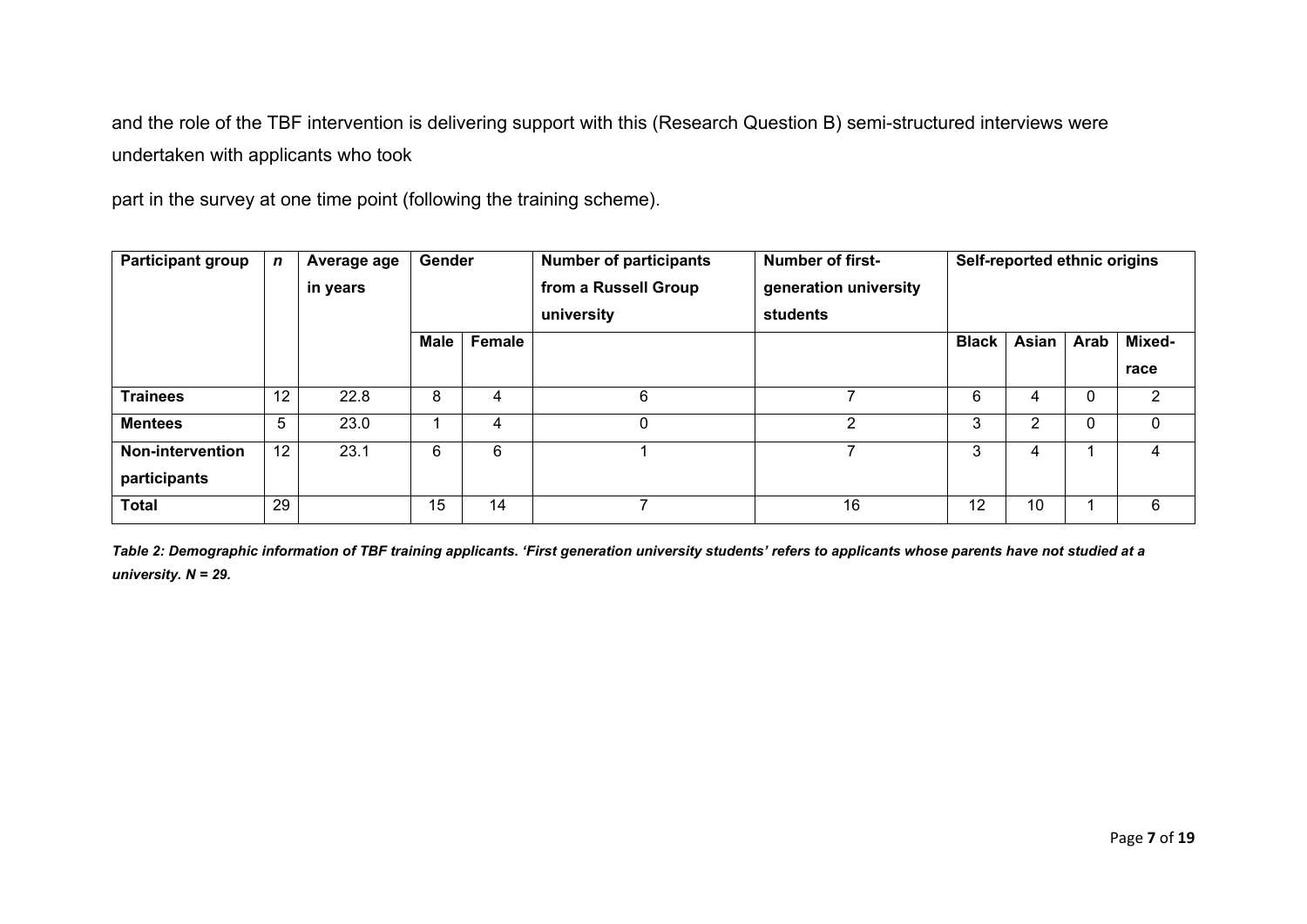# **Sample**

Individual interviews were conducted with 29 participants who had applied for TBF training and attended an assessment day. See Table 2 for demographic information of the 29 participants, which indicates the sub-groups studied within the broad definition that is BME.

All participants had graduated from a UK university in the prior 24 months before applying to the scheme. Out of the 29 applicants, 12 participated in both training and mentoring (hereafter trainees), 5 participated in basic mentoring only (hereafter mentees), and 12 did not receive any element of the intervention (hereafter nonintervention participants). The table indicated the degree of intersectionality, eg a relatively high number of participants (16 out of 29) were first-generation university students.

#### **Interview Protocol**

Based on the literature review, 11 interview questions were prepared to explore access to social resources and career support required or received, and were generally the same for all participants, although a small number of questions were tailored based upon the participant status as a trainee, mentee, or non-intervention.

#### **Data analysis**

Thematic analysis was employed using NVivo to organise data collected adhering to principles of grounded theory e.g. (Bryman, 2004). Four themes were ultimately identified, outlined in Table 3, and these are discussed in turn.

| <b>Number</b> | ⊺heme                                       | Context                               |
|---------------|---------------------------------------------|---------------------------------------|
|               | A challenging transition from university to |                                       |
|               | employment                                  | A – Intervention context              |
|               | The role of connections for early-career    |                                       |
|               | graduates                                   |                                       |
| 3             | Understanding the value of connections      | B - Benefits gained from intervention |
|               | Access to opportunity                       |                                       |

*Table 3 – four themes identified by thematic analysis of interview transcripts, and corresponding research questions that the themes address.*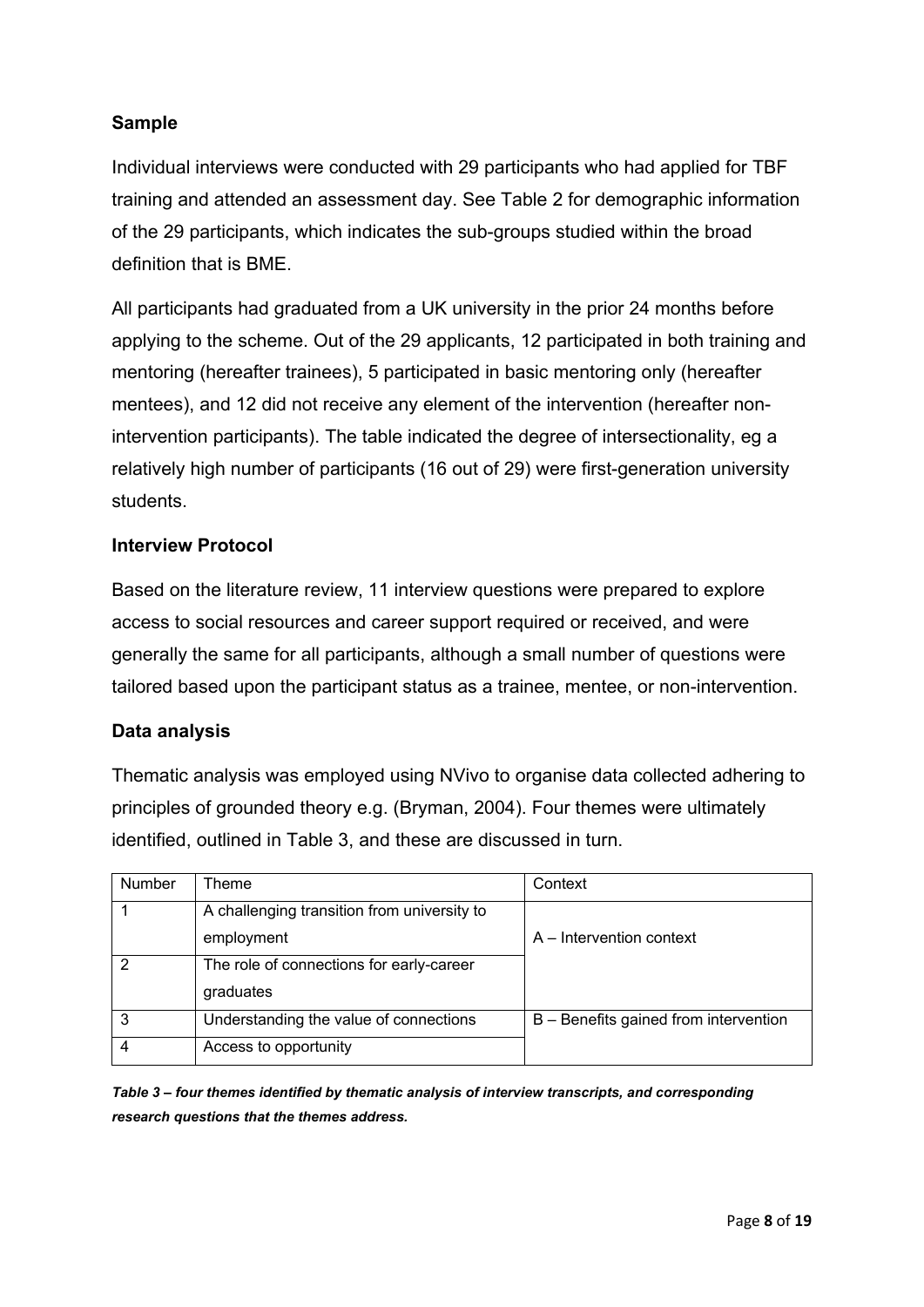# **Findings**

Sampled graduates found transitioning from university to career-focused employment challenging, and the data indicated that a lack of access to informational resources was felt especially acutely.

Comparison of responses between trainees, mentees, and non-intervention participants highlighted how useful advice or sponsorship from social connections could make the difference between getting 'on the ladder' or getting stuck in a repetitive and disheartening cycle of applications and rejections. Support in the form of assistance with skills that help in securing employment (e.g. CV writing, interview), and well-placed sources for information within the communications industry about job opportunities, would largely not have been available to trainees and mentees prior to the establishment of mentoring relationships, and for the trainees, conditions within which industry connections could be formed and maintained.

The findings are discussed below according to the four themes identified, grouped in two contexts.

#### **Intervention context - A challenging transition from university to employment**

When participants were asked about their career journey since leaving university and their reasons for applying for TBF training, almost all discussed how challenging the transition to graduate employment had been. Participants reported a repetitive cycle of applications followed by multiple rejections with minimal feedback. Similar dissonances between post-university expectations and realities were a common theme amongst all categories of participants. Participants indicated that higher education was necessary, but insufficient when applying for graduate level jobs.

#### **Intervention context - the role of connections for early-career graduates**

In addition to experience being key to gain access to entry-level posts in the corporate communications industry, participants revealed that - in harmony with literature emphasising the importance of social capital in accessing employmentbased opportunity - connections played an instrumental role for some. Most described leaving university with access to connections of only a low occupational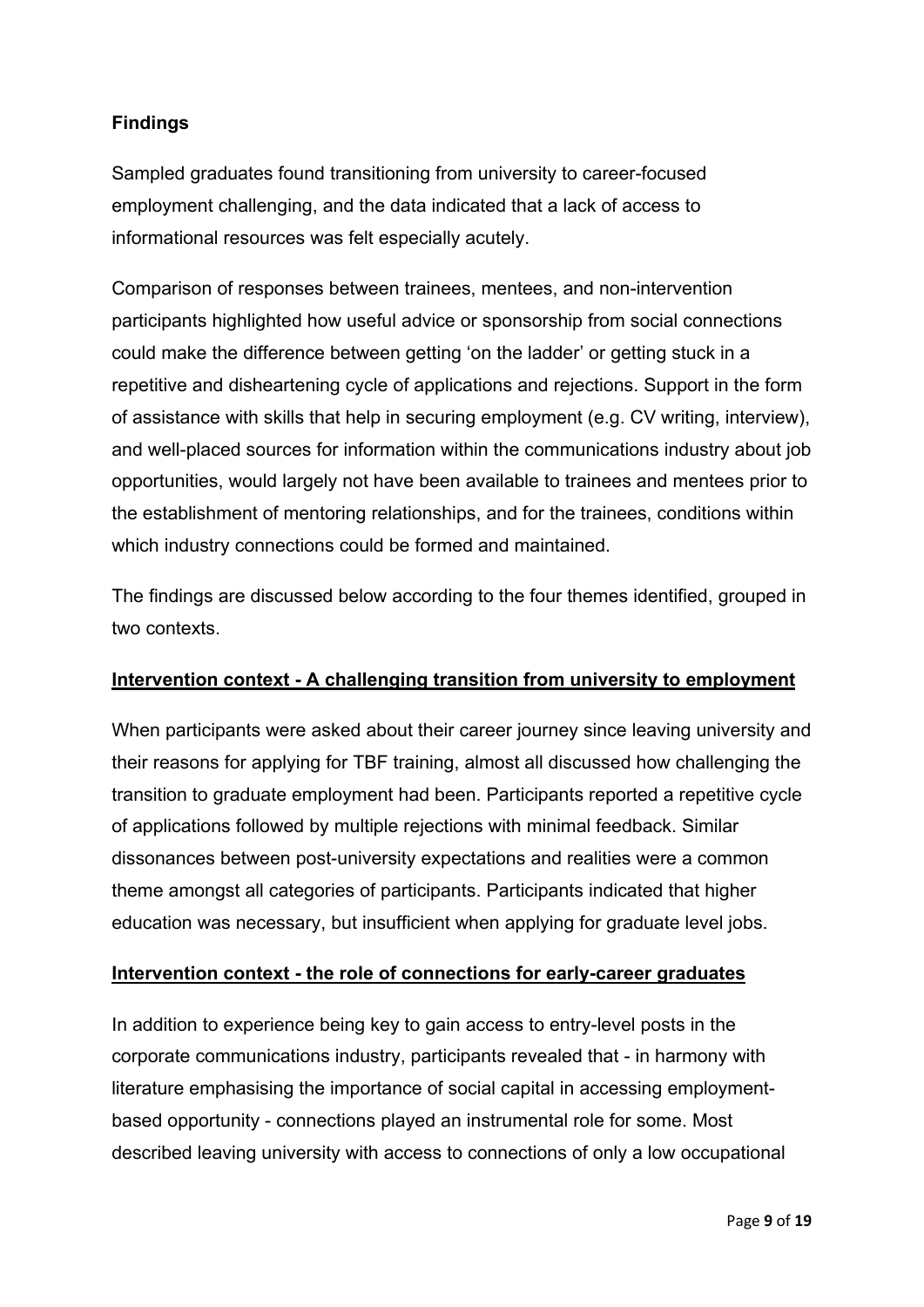status. These participants' experiences are more consistent with the literature which suggests that BME graduates – through structural disadvantage - have less access to the informational benefits of social capital (Verhaeghe, et al., 2015) most associated with weak ties (Lin, 2002). Common amongst participants of all categories was a lack of relatively basic informational support. This lack of access to relatively superficial guidance led to feelings verging upon helplessness amongst some in this period:

*"It was really difficult because at that time I just graduated from university, and there was some support from university, but it's not as direct or helpful, or as tailored as TBF's. I didn't know where to really look or what to do so I felt like I was a little bit lost."* Mentee #2

When recalling struggles experienced in attempting to begin a formal career in corporate communications, no discernible difference was found between nonintervention participants, mentees, or trainees.

## **Intervention benefits - understanding of the value of connections**

During the 10-week training period, trainees participate in sessions where they are introduced to the importance of building, maintaining and utilising career-based networks. (Forret & Dougherty, 2004). Through their interactions and reinforcement of the potential value of a well-maintained industry support network by TBF support staff, further encouragement to embed network building and maintenance is intended.

Mentees do not receive any such support by design, although a motivated assigned mentor may advise on the potential benefits of a well-developed network and provide advice towards achieving this.

In interviews conducted after the intervention, benefits associated with receiving the full intervention, in comparison with both partial-and-non-intervention, are apparent. Trainees tended to show a quite comprehensive understanding of how industry contacts could be activated to their benefit. They also understood that to be in a position to seek assistance from well-placed contacts, relationships required nourishment and maintenance (Bourdieu, 1986).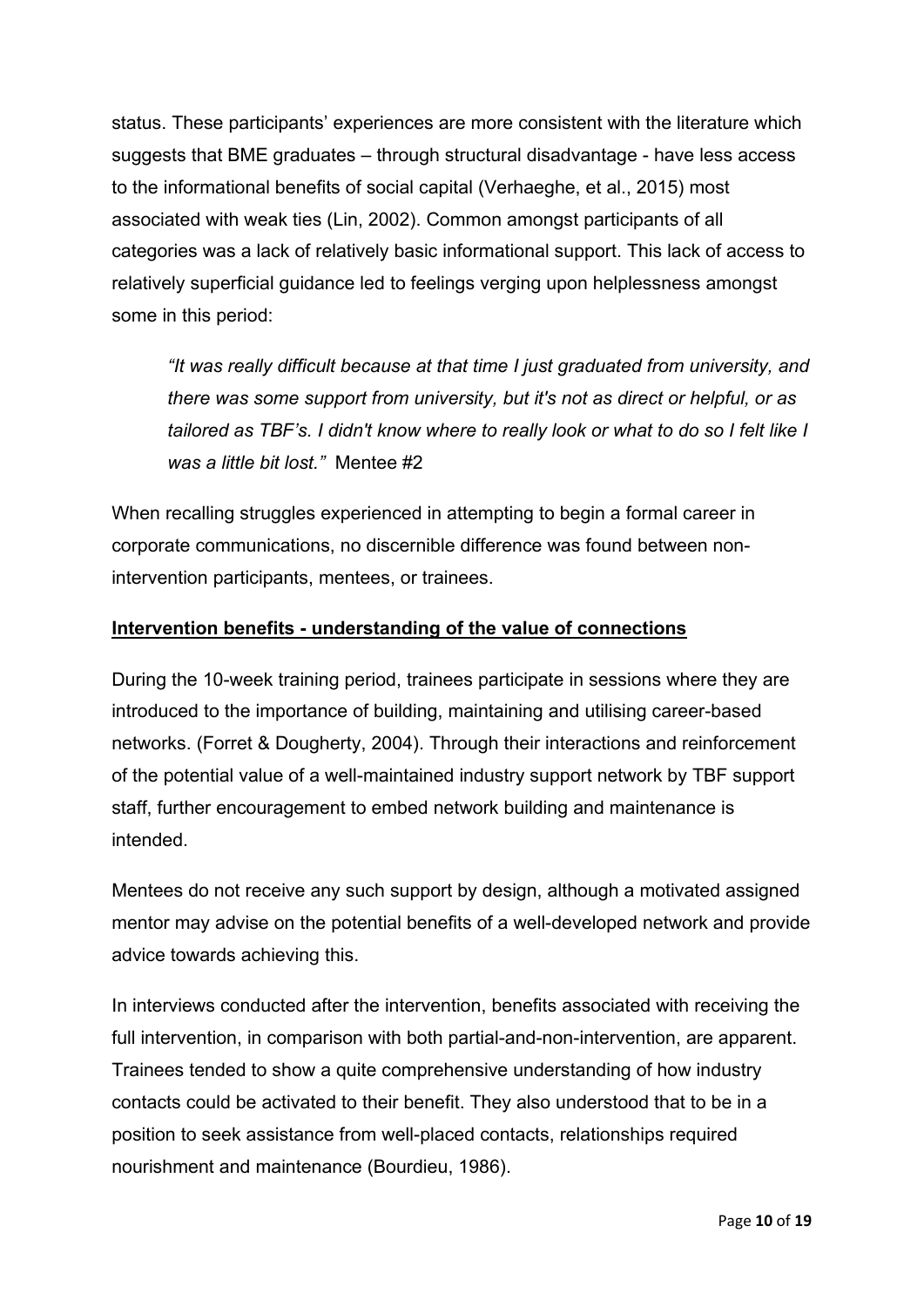In contrast, mentees and non-intervention participants struggled to conceptualise potential benefits of contacts, within or outside of the PR industry.

#### **Intervention benefits – access to opportunity**

The final theme provides an identification of ways in which the intervention impacted on participants' careers. Some mentees felt that their mentors had provided them with invaluable support and advice that they would be able to beneficially utilise. For example, Mentee #3's mentor was a PR director who offered to conduct mock interviews with him:

*"It helped a lot in shaping my interview skills because I was very naive of the questions. [The mentor] gave me in-depth knowledge of what type of questions were going to come up and what type of body language is expected from me."* Mentee #3

Not all mentors were able to dedicate as much time to their mentees as Mentee 3's mentor. This led to a varying level of benefits described by the mentees. Present data suggests therefore that the partial intervention produced mixed outcomes that were largely dependent on the availability and capacities of the mentors. In contrast to the mentees, trainees consistently felt that the full intervention had provided them with a large amount of potential informational resources. For example, upon completion of the 10-week programme, Trainee #2 had secured a job as a junior account executive with a small agency:

*"TBF training gave me a lot of contacts. We visited so many agencies ... It's given us mentors. I think it's definitely going to be helpful in the future ... because in communications everybody knows everybody."* Trainee #2.

Like many trainees, Trainee #2 saw her new contacts as likely to be useful resources in her PR career, and the position she had secured was facilitated by a networking visit as part of TBF training.

Although data suggests that the partial intervention produced mixed outcomes, interviews suggest that the intervention facilitated access to a range of realised and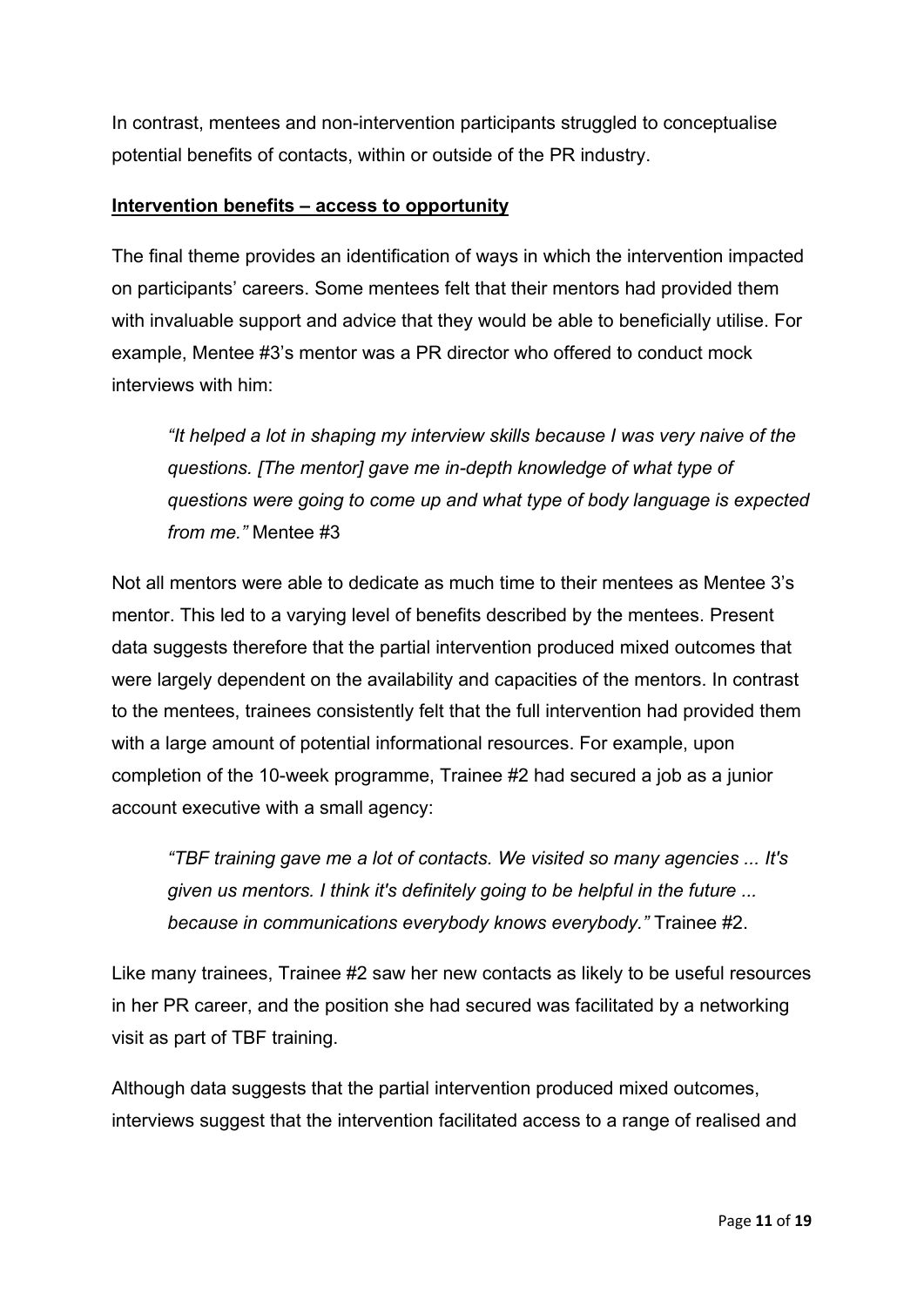potential opportunities. Based upon our sample, such high-quality connections would not have been ordinarily accessible to the trainees.

## **Discussion**

Thematic analysis of interview data from two TBF training cohort applicants has enabled the identification of a number of themes pertinent to relevant academic fields. An exploration of the requirement for a graduate human-and-social capitalbased training intervention, and effects of the experience, provide encouragingly interesting findings that require further investigation using a greater sample and breadth of data.

Pertaining to Research Question A, interviews revealed a disconnect between expectations of graduates following completion of studies and the realities of earlycareer employment market navigation. Participants felt that their university degrees alone were not enough to ensure that they appealed to employers advertising internships or other training schemes in a perceived crowded market. These perceptions appear grounded in reality, which may suggest that UK universities at an aggregate level do not supply comprehensive employability support. This is surprising given the importance attached to graduate employability metrics in university league tables e.g. (The Complete University Guide, 2020); (The Guardian, 2020).

Although no comparable, white British population is sampled presently, structural deficits in social resources available to the BME population (Verhaeghe, et al., 2015), and value of returns when these resources are activated (Green, et al., 1995) suggest that BME graduates would particularly benefit from such a targeted intervention.

The effects of participation in the full and partial intervention on both available social resources and ultimately, career outcomes (Research Question B), are not comprehensively assessed by this paper. In addition to sampling limitations, the selection mechanism for the training scheme means that the most talented applicants receive the full intervention, who are likely to go on to be better at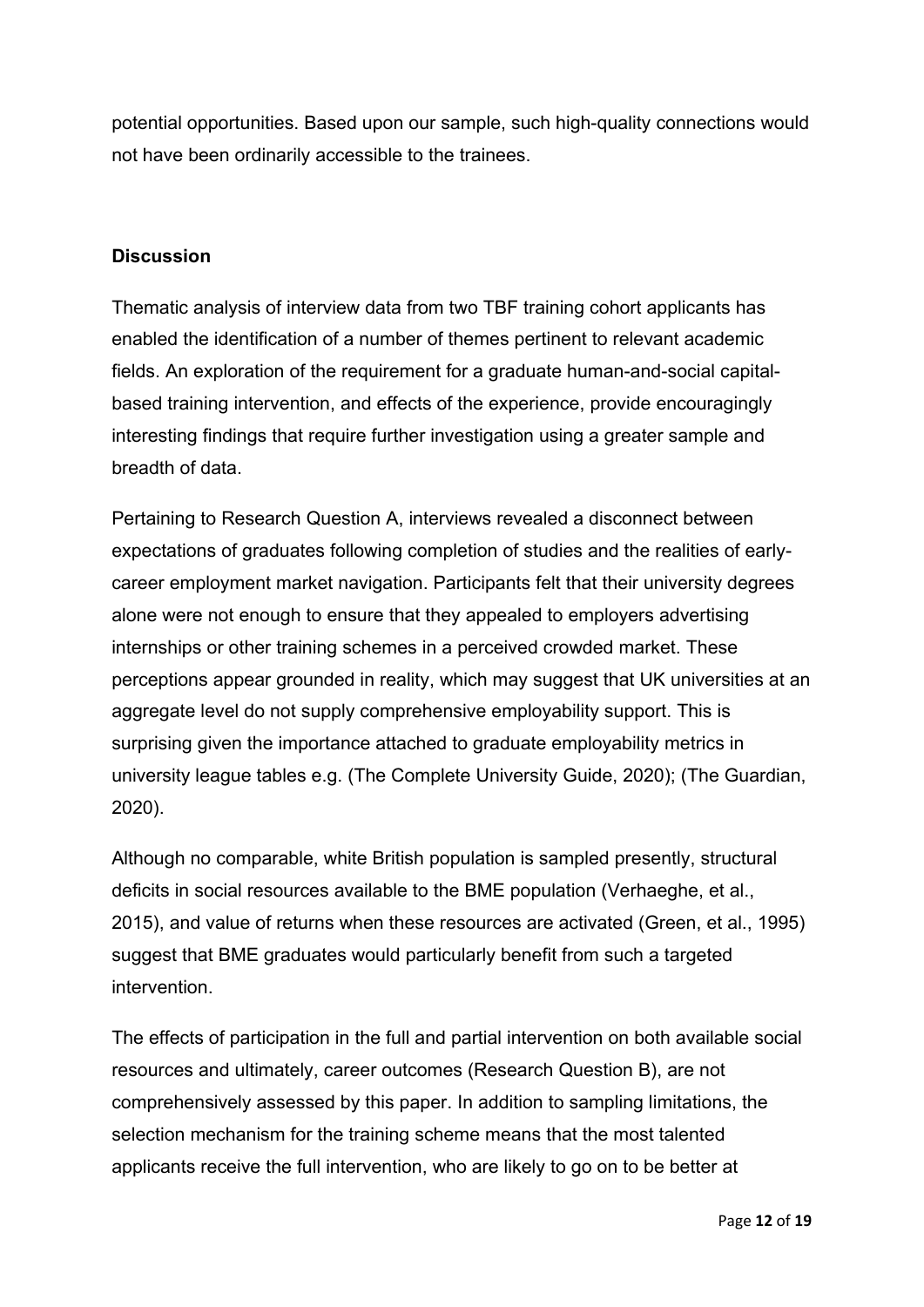developing social resources and have better career outcomes organically. Therefore, an empirical assessment of the impact of the full and partial interventions is particularly difficult.

#### **Conclusion**

The study reported in this paper indicates that social capital boosts the career prospects of those participants subject to the full intervention and to a lesser extent those subject to the partial intervention. These fostered connections helped develop knowledge and skills regarding important aspects of career entry, including CV writing, interviewing techniques, and further insight into how the industry is structured and functions. Analyses presented do not give insight into the specific intersection of BME graduates and social capital, due to lack of a comparable white control group. Other scholars suggest that the assumption of BME individuals' limited access to social resources in a career context is supported e.g. (Wilson, 1996) (Elliott, 1999) (McGuire, 2000) and that mentoring, in particular, is of especial help to minority ethnic individuals at different career stages e.g. (Harris & Lee, 2019) (Chelberg & Bosman, 2020; Bhopal, 2020) (Peterson & Ramsay, 2021).

Limited evidence was available to systematically unpick linkages between tie types and associated outcomes, or processes by which participants with useful connections activated their social capital and used it for personal gain. Interviews did suggest, however, that both structured (mentoring relationships) and unstructured (industry stakeholders met on visits) weak tie interactions produced a range of informational benefits. Such processes were found to occur prior to the TBF assessment day too, most commonly in hearing about the training scheme. These findings correlate with literature suggesting efficacy of weak tie relationships for gaining valuable information (Burt, 1992) such as job appointments (Granovetter, 1973) (Lin & Dumin, 1986) (Zippay, 2001) .

In summary, the themes identified by and emerging from, this research indicate that structured intervention may be able to deliver tangible social resources to support career entry. The research will be extended to additional cohorts of trainees to see if these themes continue to develop, and the employment outcomes will be monitored.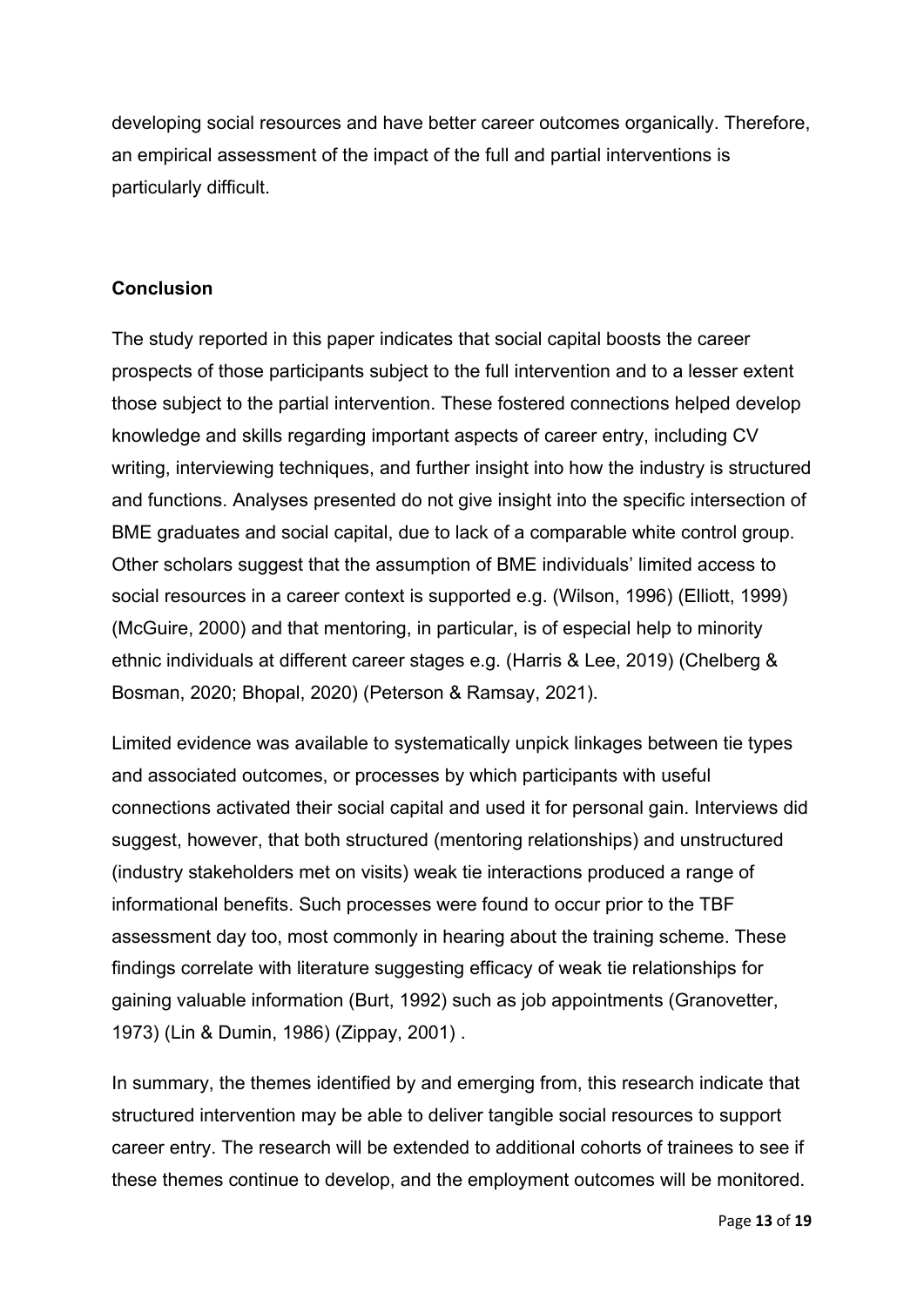This is expected to deliver learnings for policy makers, and, given the relative lack of comprehensive employability provision in UK universities (Minocha, et al., 2017) (Tomlinson & Nghia, 2020), for higher education institutions, seeking to address inequality of access to graduate-level jobs.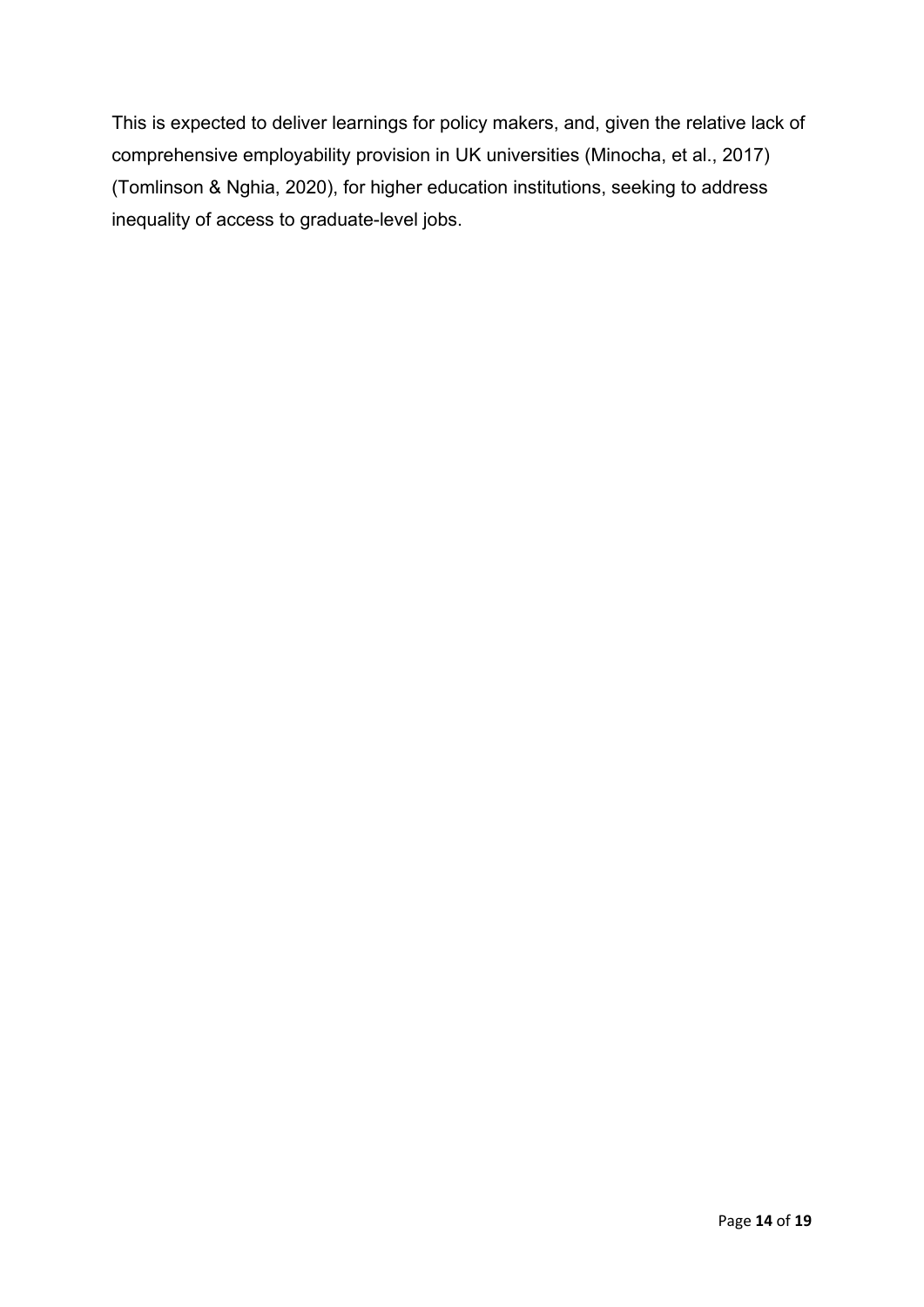#### **References**

Adler, P. & Kwon, S.-W., 2002. Social Capital: Prospects for a New Concept. *The Academy of Management Review,* 27(1), pp. 17-40.

Bhopal, K., 2020. Success against all the odds: the effect of mentoring on the careers of senior black and minority ethnic academics in the UK. *British Journal of Educational Studies,* 68(1), pp. 79-95.

Bourdieu, P., 1986. The forms of capital. In: *Handbook of theory and research for the sociology of education.* s.l.:s.n., pp. 241-258.

Bowers-Brown, T. & Harvey, L., 2004. Are There too Many Graduates in the UK?: A Literature Review and an Analysis of Graduate Employability. *Industry and Higher Education,* 18(4), pp. 243-254.

Bryman, A., 2004. *Social Research Methods.* s.l.:Oxford University Press.

Brynin, M. & Longhi, S., 2015. *The effect of occupation on poverty among ethnic minority groups,* York: Joseph Rowntree Foundation.

Burt, R., 2001. Structural holes versus network closure as social capital. In: *Social capital theory and research.* s.l.:Aldine Transaction.

Burt, R., 2004. Structural Holes and Good Ideas. *American Journal of Sociology,*  110(2), pp. 349-399.

Burt, R. S., 1992. *Structural holes: The social structure of competition.* s.l.:Harvard University Press.

Casciaro, T. G. F. a. K. M., 2014. The Contaminating Effects of Building Instrumental Ties: How Networking Can Make Us Feel Dirty. *Administrative Science Quarterly,* 59(4), pp. 705-735.

Census, 2011. *Census Analysis: Ethnicity and the Labour Market, England and Wales,*  s.l.: s.n.

Chartered Institute of Public Relations, 2017. *State of the Profession 2017,* London: Chartered Institute of Public Relations.

Chelberg, K. & Bosman, L., 2020. American Indian College Student Mentoring: A Study to Measure Changes in Self-Efficacy. *Education Sciences,* 10(2), p. 38.

Coleman, J. S., 1990. *Foundations of social theory.* s.l.:Harvard University Press.

Crebert, G. et al., 2004. Developing generic skills at university, during work placement and in emplyment: graduates' perceptions.. *Higher Education Research & Development,*  Volume 23, pp. 147-165.

Department of Education, 2019. *Graduate labour market statistics: 2018,* London: UK Government.

Elliott, J., 1999. Social Isolation and Labor Market Insulation: Network and Neighborhood Effects on Less-Educated Urban Workers. *The Sociological Quarterly,*  Volume 40, pp. 199-216.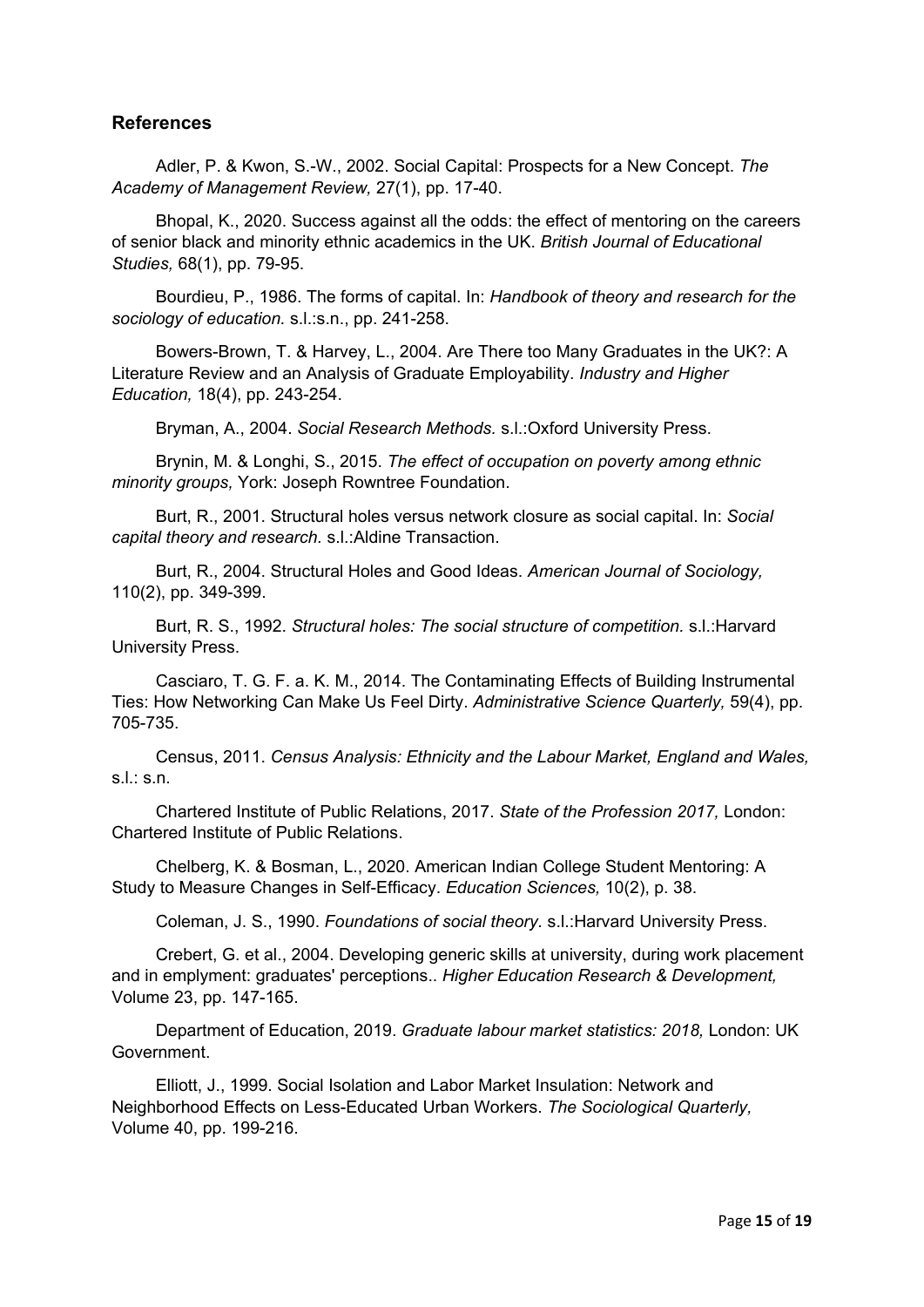Fearon, C., Nachmias, S., McLaughlin, H. & Jackson, S., 2018. Personal values, social capital and higher education student career decidedness: a new 'protean'-informed model. *Studies in Higher Education,* pp. 269-291.

Forret, M. L. & Dougherty, T. W., 2004. Networking behaviors and career outcomes: differences for men and women. *Journal of Organization Behavior,* 25(3), pp. 419-437.

Granovetter, M. S., 1973. The strength of weak ties. *American Journal of Sociology,*  78(6), pp. 1360-1380.

Green, G., Tigges, L. & Browne, I., 1995. Social resources, Job Search and Poverty in Atlanta. In: D. Chekkai, ed. *Research in Community Sociology.* s.l.:JAI Press, pp. 161-182.

Harris, T. M. & Lee, C. N., 2019. Advocate-mentoring: a communicative response to diversity in higher education. *Communication Education,* 68(1), pp. 103-113.

HESA, 2017. *Destinations of Leavers from Higher Education Longitudinal Survey,*  Cheltenham: Higher Education Statistics Agency.

Ibarra, H., 1993. Personal networks of women and minorities in management: A conceptual framework. *Academy of Management Review,* Volume 18, pp. 56-87.

Institute of Race Relations, 2020. *Definitions.* [Online]

Available at:

https://irr.org.uk/research/statistics/definitions/#:~:text=BME%2FBAME%20%E2%80%93%2 0Black%20and%20Minority,renting%20or%20even%20buying%20housing. [Accessed 15 5 2021].

Kramarz, F. & Skans, O., 2014. When Strong Ties are Strong: Networks and Youth Labour Market Entry. *The Review of Economic Sudies,* Volume 81, pp. 1164-1200.

Lin, N., 1999. Social networks and status attainment. *Annual Review of Sociology,*  25(1), pp. 467-487.

Lin, N., 2002. *Social capital: A theory of social structure and action.* Cambridge: Cambridge University Press.

Lin, N. & Dumin, M., 1986. Access to occupations through social ties. *Social networks,*  8(4), pp. 365-385.

Lin, N., Ensel, W. & Vaughn, J., 1981. Social Resources and Strength of Ties:Structural Factors in Occupational Status Attainment. *American Sociological Review,*  Volume 46, pp. 393-405.

Marsden, P. V. & Hurlbert, J. S., 1988. Social resources and mobility outcomes: A replication and extension. *Social Forces,* 66(4), pp. 1038-1059.

McGregor-Smith, R., 2017. *Race in the workplace: The McGregor-Smith review,* s.l.: UK Government.

McGuire, G. M., 2000. Gender, race, ethnicity, and networks: The factors affecting the status of employees' network members. *Work and Occupations,* 27(4), pp. 501-524.

McPherson, J. & Smith-Lovin, L., 1982. Women and Weak Ties: Differences by Sex in the Size of Voluntary Organizations. *American Journal of Sociology,* 87(4), pp. 883-904.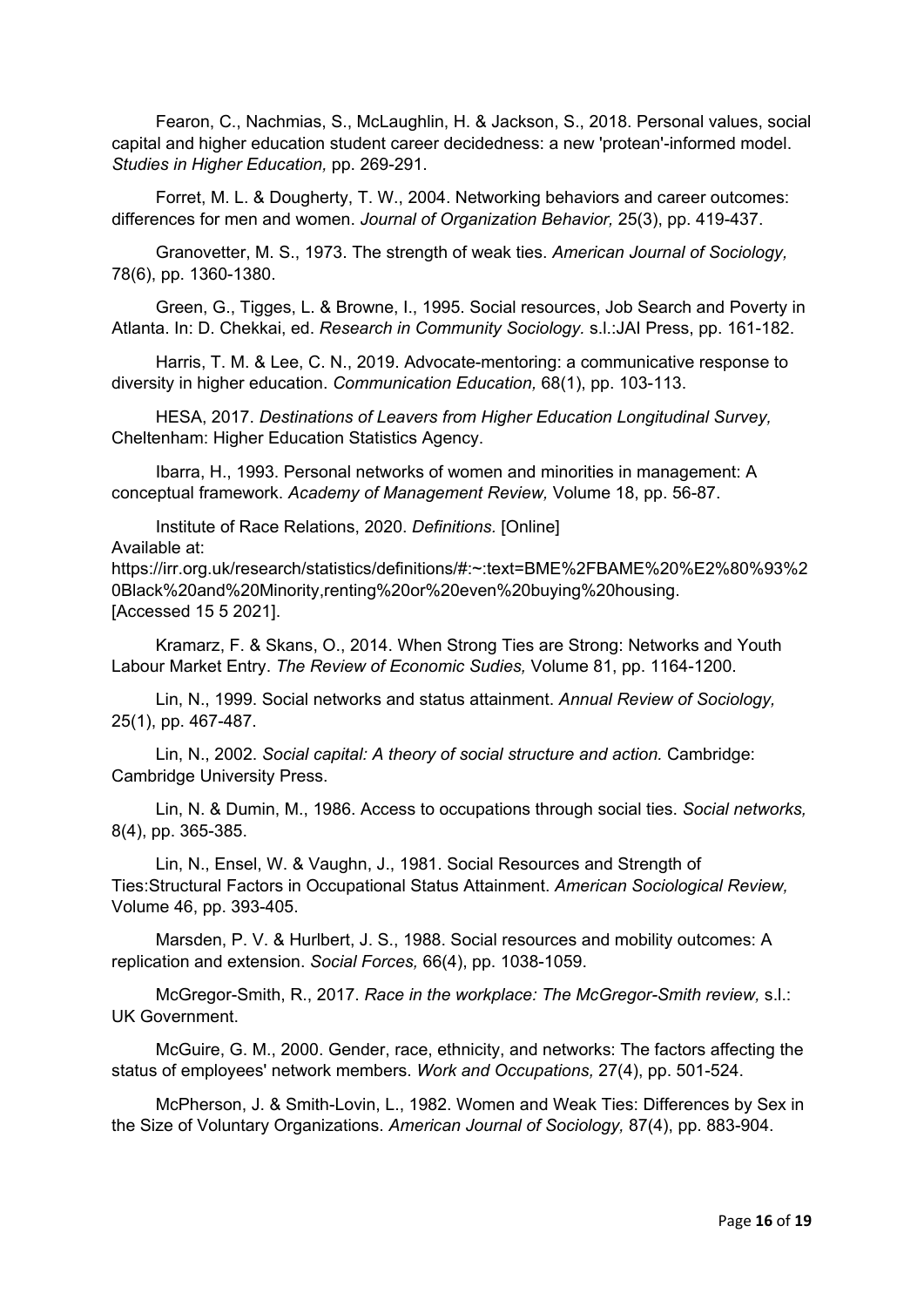McPherson, M., Smith-Lovin, L. & Brashears, M. E., 2006. Social isolation in America: Changes in core discussion networks over two decades. *American Sociological Review,*  71(3), pp. 353-375.

McPherson, M., Smith-Lovin, L. & Cook, J. M., 2001. Birds of a feather: Homophily in social networks. *Annual Review of Sociology,* 27(1), pp. 415-444.

Minocha, S., Hristov, D. & Reynolds, M., 2017. From graduate employability to employment: policy and practice in UK higher education. *Internationmal Journal of Training and Development,* Volume 21, pp. 235-248.

Moerbeek, H., Ultee, W. & Flap, H., 1995. *That's What Friends are For: Ascribed and Achieved Social Capital in the Occupational Career.* London, Fifth European Social Network Conference.

Moreau, M. & Leathwood, C., 2006. Graduates' employment and the discourse of employability: a critical analysis. *Journal of Education and Work,* Volume 19, pp. 305-324.

Office for National Statistics, 2012. *2011 Census,* London: Office for National Statistics.

Office for National Statistics, 2017. *Schools, Pupils and their Characteristics: January 2017,* London: Department for Education.

Paisey, C. & Wu, B., 2018. *Gender pay gap reporting rules should extend to ethnicity and class - here's why,* s.l.: The Conversation.

Pereira, E., Vilas-Boas, M. & and Rebelo, C., 2020. University curricula and employability: The stakeholders' views for a future agenda. *Industry and Higher Education,*  34(5), pp. 321-329.

Peterson, C. & Ramsay, D., 2021. Reducing the gap! Reciprocal mentoring between Black, Asian and minority ethnic (BAME) students and senior leaders at the University of Gloucestershire. *Policy and Practice in Higher Education,* 25(1), pp. 34-39.

PRCA, 2016. *PR Census 2016,* London: PRCA.

Smith, S., 2000. Mobilizing social resources: Race, ethnic, and gender differences in social capital and persisting wage inequalities. *The Sociological Quarterly,* 41(4), pp. 509- 537.

Social Mobility Advisory Group, Universities UK, 2016. *Working in partnership: enabling social mobility in higher education,* London: Universities UK.

Spurk, D., Kauffeld, S., Barthauer, L. & Heinemann, N., 2015. Fostering networking behavior, career planning and optimisim, and subjective career success; An intervention study. *Journal of Vocational Behaviour,* Volume 87, pp. 134-144.

Stainback, K., 2008. Social contacts and race/ethnic job matching. *Social Forces,*  87(2), pp. 857-886.

Taylor Bennett Foundation, 2017. *Annual Survey.* s.l.:s.n.

The Complete University Guide, 2020. *The Complete University Guide,* s.l.: IDP Education.

The Guardian, 2020. *The best UK universities 2021 – league table,* London: The Guardian.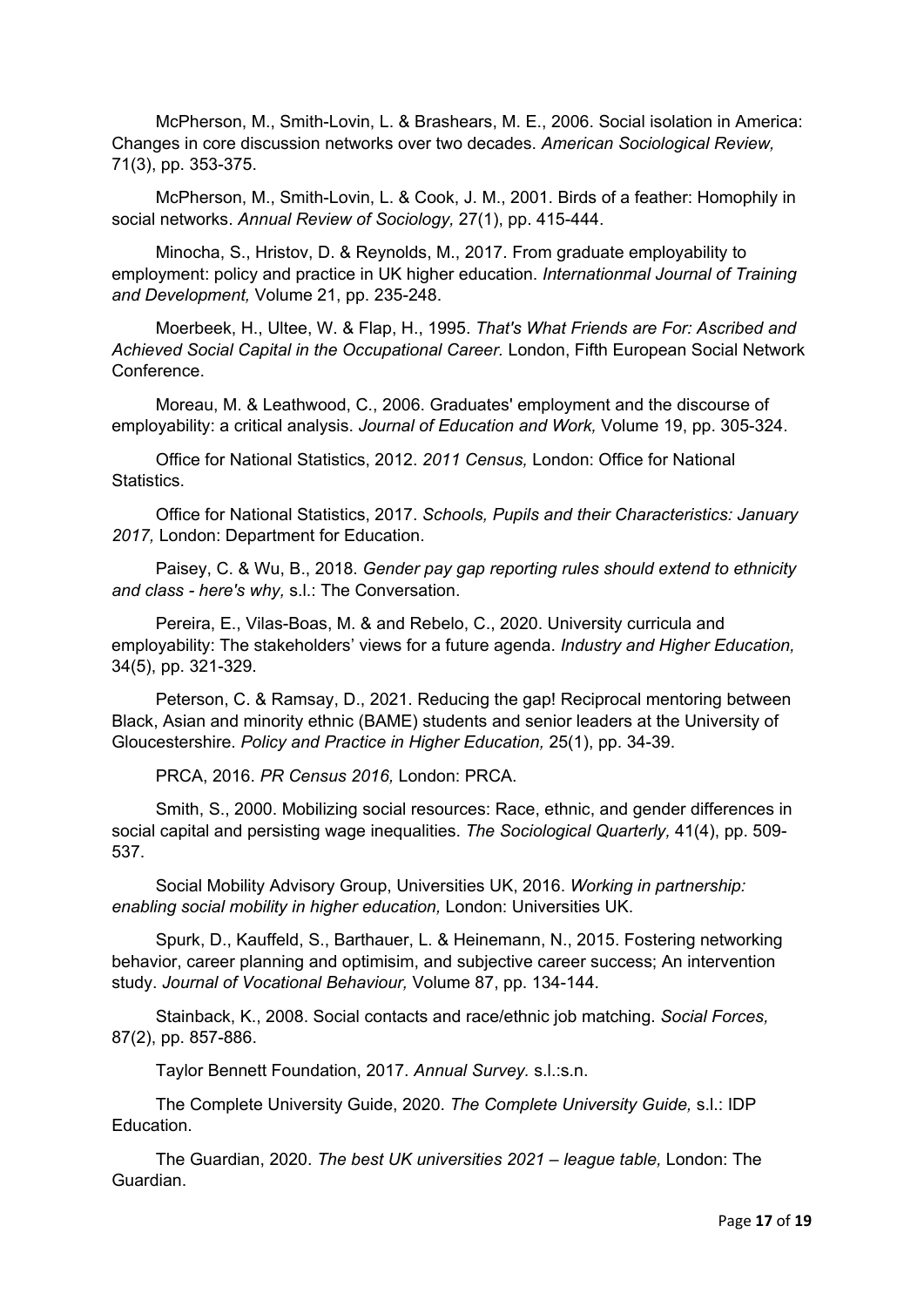Tomlinson, M., 2008. 'The degree is not enough': students' perception of the role of higher educaiton credentials for graduate work and employability. *British Journal of Sociology of Education,* Volume 29, pp. 49-61.

Tomlinson, M., 2012. Graduate Employability: A Review of Conceptual and Empirical Themes. *Journal of Higher Educaiton Policy,* Volume 25, pp. 407-431.

Tomlinson, M. & Nghia, T., 2020. An overview of the current policy and conceptual landscape of graduate employability. In: *Developing and Utilizing Employability Capitals: Graduates' Strategies Across Labour Markets.* s.l.:Routledge, pp. 1-17.

VanTubergen, F. & Volker, B., 2015. Inequality in Access to Social Capital in the Netherlands. *Sociology,* Volume 49, pp. 521-538.

Verhaeghe, P., Li, Y. & VanderPutte, V., 2013. Socio-economic and Ethnic Inequalities in Social Capital from the Family among Labour Market Entrants. *European Sociological Review,* Volume 29, pp. 683-694.

Verhaeghe, P. P., Van der Bracht, K. & Van de Putte, B., 2015. Inequalities in social capital and their longitudinal effects on the labour market entry. *Social Networks,* Issue 40, pp. 174-184.

Wayne, S. J., Liden, R. C., Kraimer, M. L. & Graf, I. K., 1999. The role of human capital, motivation and supervisor sponsorship in predicting career success. *Journal of Organizational Behavior,* pp. 577-595.

Wilson, W., 1996. *When Work Disappears: The World of the New Urban Poor.* New York: Knopf.

Wilton, N., 2011. Do employability skills really matter in the UK graduate labour market? the case of business and management graduates. *Work, Employment and Society,*  Volume 25, pp. 85-100.

Wolff, H.-G. & Moser, K., 2009. Effects of networking on career success: A longitudinal study. *Jounral of Applied Psychology,* Volume 94, pp. 196-206.

World Economic Forum, 2012. *Talent Mobility Good Practices: Collaboration at the Core of Driving Economic Growth,* s.l.: s.n.

Zhang, L. et al., 2010. Social Capital and Career Outcomes: A Study of Chinese Employees. *The International Journal of Human Resouce Management,* pp. 1323-36.

Zippay, A., 2001. The roles of social capital in reclaiming human capital: A longitudinal study of occupational mobility among displaced steelworkers. *Journal of Sociology and Social Welfare,* 28(4), pp. 99-119.

Zwysen, W. & Longhi, S., 2016. Labour market disadvantage of ethnic minority British graduates; university choice, parental background or neighbourhood?. *ISER Working Paper Series.*